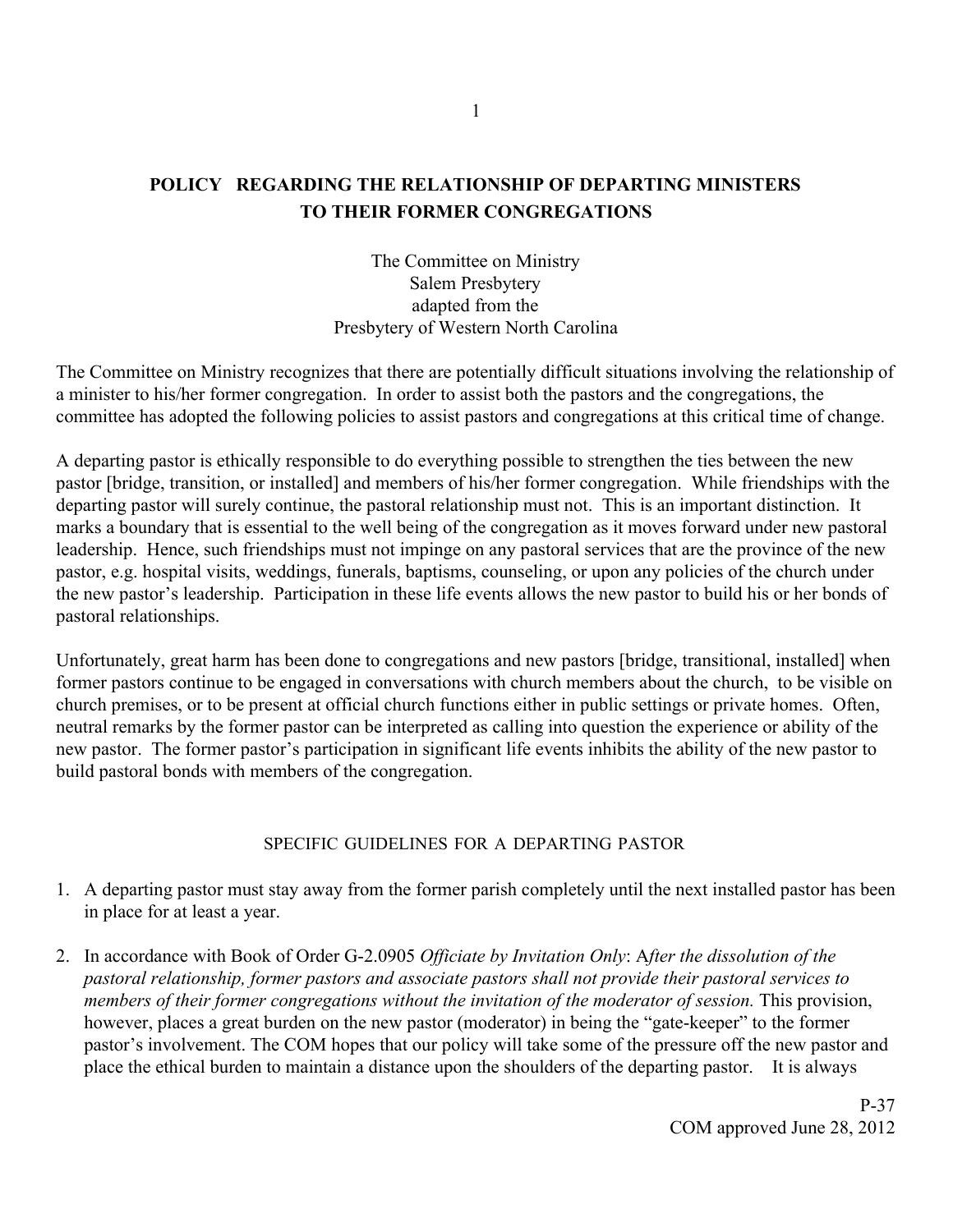incumbent upon the departing pastor to make sure that parishioners know that her or his relationship with the congregation will come to an end. It is important that parishioners understand that this change of relationship is necessary in order that the congregation be free, in all respects, to make the adjustments necessary for changes of leadership, interim and permanent, without the departing pastor's influence.

- 3. While it is preferred that the spouse and other family members leave the church with the departing pastor, there may be circumstances which allow exceptions and lead to the family remaining as participants in the congregation formerly led by the departing pastor. Some examples of this are the presence of only one Presbyterian church in the community where the family continues to live, the spouse remaining in place for some event to resolve (end of school year, career decisions, selling house, etc), the spouse being the injured party in the removal of the pastor, and other less than ordinary situations (e.g. situations in which the spouse of the pastor remains as an employee of the church after the retirement or departure of the pastor – a very complex issue which usually requires outside intervention to resolve. Refer to "Salem Advisory Guidelines on Dual Relationships") As outlined in other sections of this document with regard to pastoral contacts, the family will endeavor to be circumspect with regard to the naturally occurring changes. The Committee on Ministry will keep informed on the well-being of the church. In the event there are problems caused by either the departing pastor through the family or the family members themselves, COM will step in to resolve the issues.
- 4. It is not ordinarily appropriate to continue contact on any social media. This will involve un-friending/ hiding people on Facebook, not following on Twitter and/or deleting contacts. For example, automatic birthday wishes should cease, as things like this remind individuals about the wonderful pastor that left and their pastoral relationship. It will require extreme discipline to resist even the most innocent interactions.
- 5. When former pastors live in the same community -- either following retirement or in the case of a change of vocation/calling -- the potential for tension is greatly increased. The constant presence can unintentionally be a misleading reminder of a pastoral relationship that no longer exists. It increases the temptation to live in the past, or to bring issues and complaints to the former pastor. Therefore, special guidelines need to be established.
	- A. The former pastor living in the same community as the church should decline pastoral leadership in any funerals, baptisms, counseling, weddings, etc., of his/her former parish. While this will be difficult, the departing pastor performs a much-needed pastoral service by encouraging and enabling church members to establish a pastoral bond with the new pastor through these life transitions. By declining such invitations firmly the former pastor clarifies that he/she is no longer that person's pastor and gives that person the opportunity to accept the pastoral care of the new pastor. Remember that if participation in official services is extended to some, it will be hurtful to those whose requests are refused.
	- B. There will be no visitation or contact with congregational members which could be interpreted in any way as pastoral. Any such visit "as a friend" should follow, not precede the visitation of the new pastor.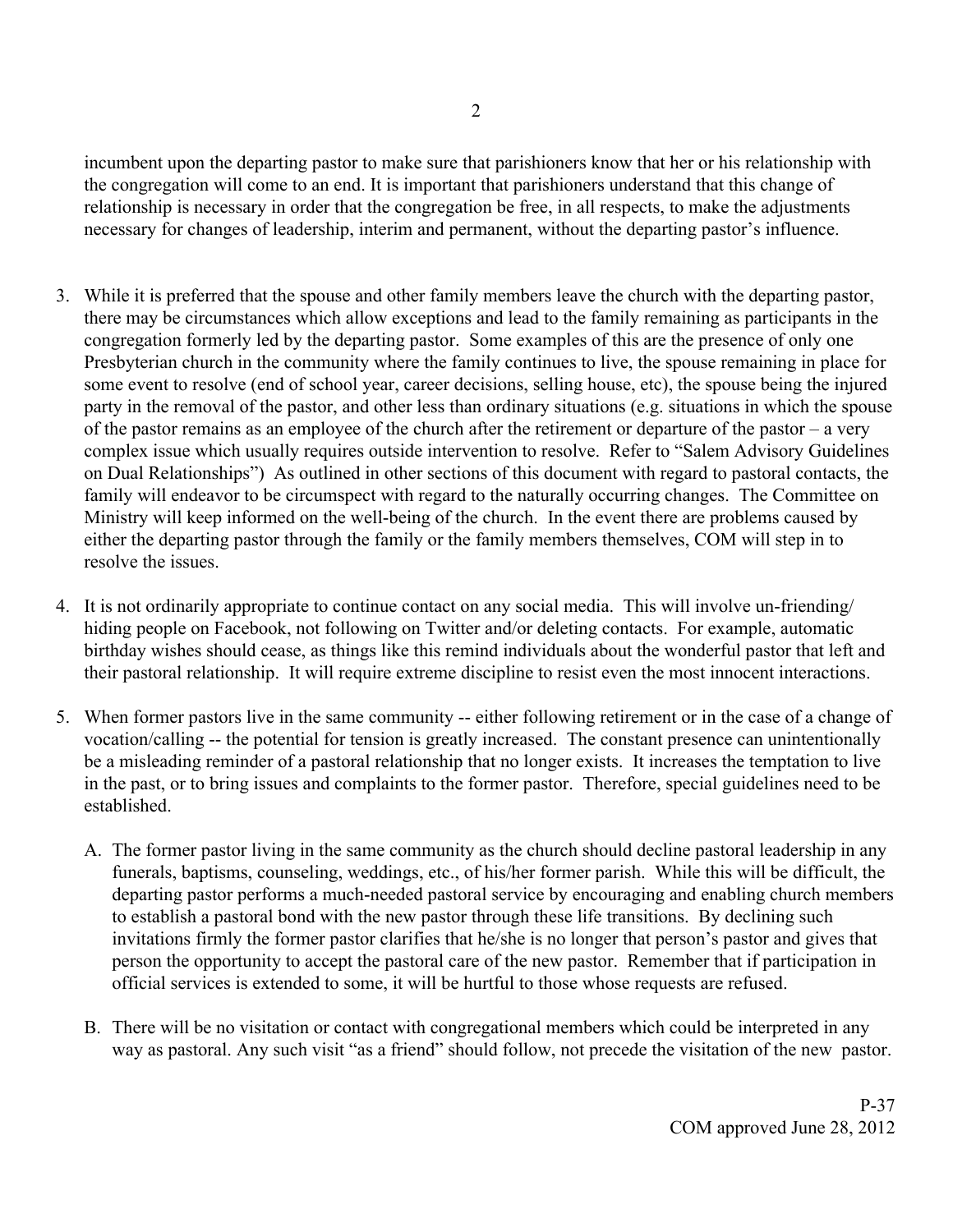- C. It is strongly recommended that the former pastor and his/her family become active in the work and worship of another congregation. Remaining in the same congregation can lead to tensions and difficulties which no one intends, but which nevertheless cannot be avoided. If there are no options for other church membership and participation, COM should be consulted.
- D. It is permissible to accept an invitation from the new installed pastor to participate and /or assist in some special event or program in the former parish after the new pastor has been present for at least one year.
- E. When the previous pastor happens to encounter former parishioners, his/her response should indicate that although church members and the church continue to be prayed for, it is not appropriate to talk about things happening in the church. They must be reminded that they have a new pastor and that their previous pastor no longer serves in that role.
- 6. Representatives of the Committee on Ministry shall review this policy statement with both the pastor who is leaving/retiring and with the Session prior to the pastor leaving. The departing pastor, session and all program and support staff will be asked to sign the covenant which should be shared with the congregation. A pastoral letter written by the Clerk of the Session regarding this policy and a copy of the covenant should be shared with the congregation at the time of the departing pastors leaving and the new pastor's arrival.

# **A COVENANT FOR OUR FUTURE**

*An Understanding About the Future Relationship Between the Church and the Departing Pastor*

The intention of this covenant is to act as a reminder of the importance of the relationship between pastor and congregation. To ensure a healthy transition from the current called pastor to a bridge pastor, a transitional pastor, and then to the new installed pastor, the congregation and departing pastor must exercise great self-restraint in order to allow time for the congregation to reflect on past ministry, dream about future ministries and allow for a relationship with future pastors to flourish. How pastors and congregations say "Goodbye" is just as important as how they say "Hello" and "Welcome." So we all - pastors, congregational leaders and members - need to model for one another healthy boundaries as our roles and responsibilities change. To effectively and graciously maintain such boundaries requires clarity and positive support of one another.

A departing pastor is ethically responsible to do everything possible to strengthen the ties between the new pastor and members of his/her former congregation. There are complexities that can and will influence the nature of this particular pastoral transition.

The purpose of this covenant is to be forthright in our commitment to create space for all involved to grieve, reflect and dream. It affirms agreement with Salem Presbytery's Policy Regarding the Relationship of Ministers to Their Former Congregations.

# **WITH <sup>A</sup> POSTURE OF GRACE, UNDERSTANDING AND TRUSTING IN THE**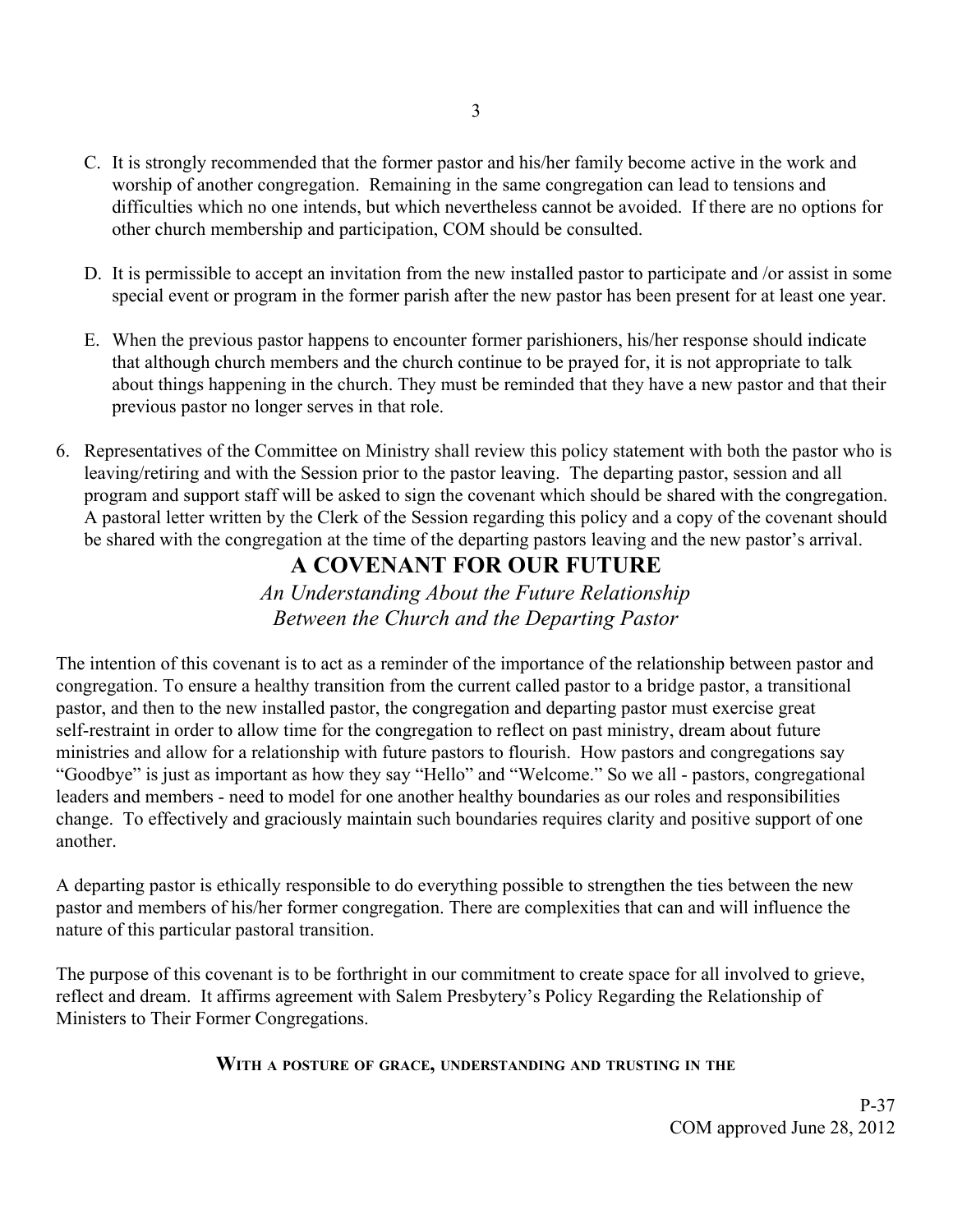#### **GUIDANCE OF THE HOLY SPIRIT . . .**

*We all covenant to . . .*

- Hold one another in prayer.
- Refrain from all intentional interaction online or in person during the transitional period and until at least one year after the installation of a new installed pastor, including online commenting, texting, phone calls, etc.
- Eliminate all social media connections and contacts that maintain a formal pastoral relationship that has been dissolved. Any social media contacts relating to normal friendships should be exercised with extreme caution not to violate any boundaries regarding discussion of the church and new pastor.

# *The Session covenants to . . .*

- Pray for the emotional and spiritual well-being of the departing pastor as they accept a new Call.
- No longer approach the departing pastor or the departing pastor's family regarding issues of pastoral care, congregational life or future pastoral leadership.
- Welcome and embrace new pastoral leadership and joyfully engage in a process of discerning God's calling for their future
- Allow those in the congregation who are feeling a sense of loss to have adequate time to grieve the end of the departing pastor's time with the church.
- .• Emphasize this commitment with members of the congregation.

*The Departing Pastor covenants to . . .*

- Pray for the emotional and spiritual well-being of the congregation as individuals and as the gathered community.
- Allow time to grieve the end of a pastoral and congregational relationship.
- Seek out a new worshiping home and fully participate in the life of the larger church.
- Bear the primary responsibility for maintaining healthy boundaries, refraining from and discouraging any interactions regarding issues of pastoral care, congregational life or future pastoral leadership.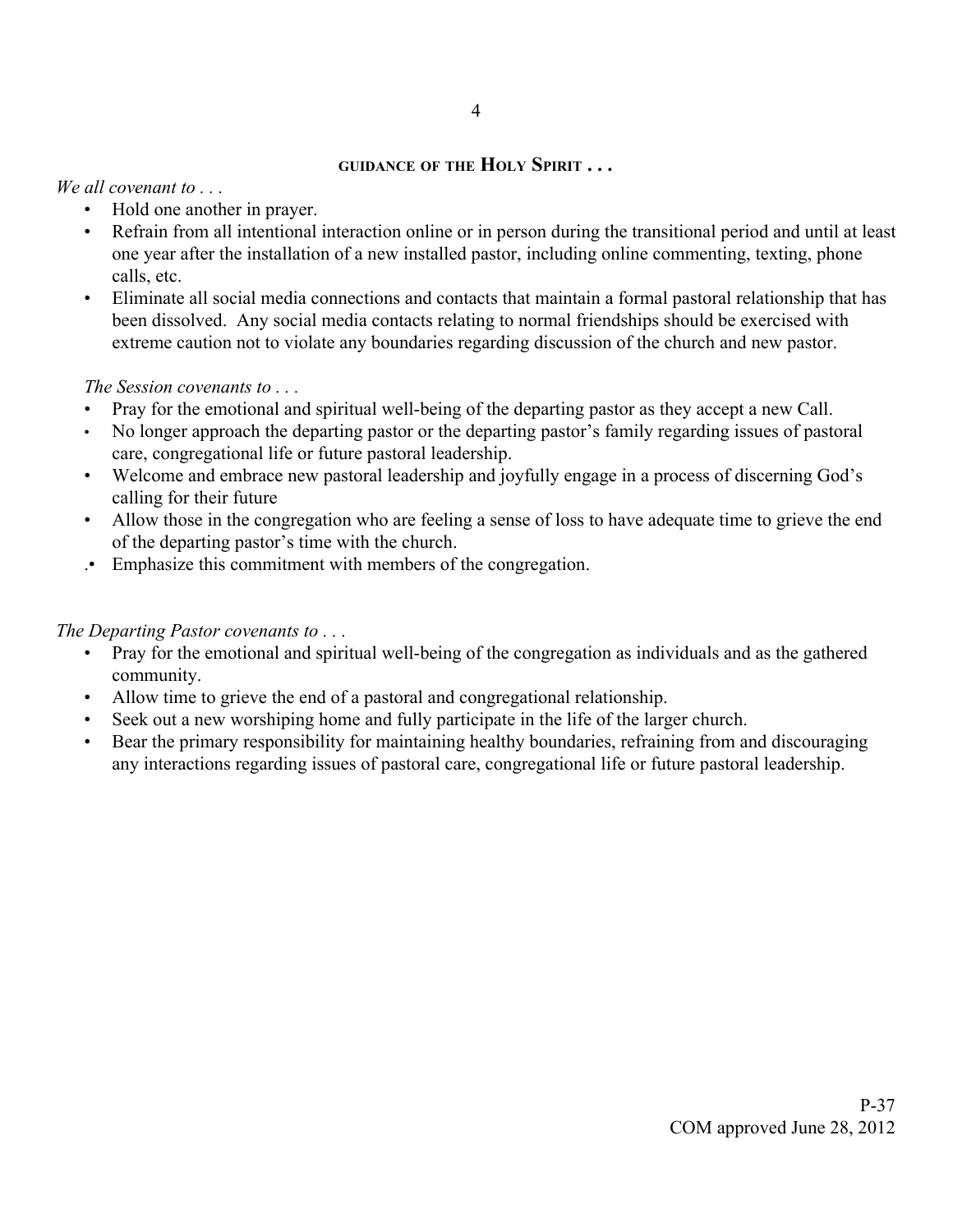### Social Media Challenge

Obviously, as churches go through these social media enriched transitions, each person will need to decide how much he/she needs to be cut off from "exposure" to the activities of the departing pastor or the congregation. For some, this will require unfriending/hiding people on Facebook, "unfollowing" on Twitter and/or deleting contacts, but for most it will simply require extreme discipline to resist even the most innocent of interactions. We must not underestimate the power of the relationship between pastor and congregation. Time must be given for the relationship of the departing minister to lie fallow to allow the development of a relationship with the new pastor. This tension has always existed for random face-to-face interactions after a pastor leaves; social media has only heightened the frequency that these interactions might take place. The "line" over which we must not cross when it comes to pastoral transitions is wide and gray thanks to the expansive nature of social media.

*Consequently, the departing pastor agrees to*:

- 1. Communicate to the entire congregation, friends of the church, and staff so it is clear that although the departing pastor has greatly valued their friendships, the pastor desires and has covenanted to not be in communication regarding the congregation, its life, any pastoral care or discussion of future leadership, congregational issues or events. After departing a congregation, no conversations with former members should involve discussion/evaluation of the church, its status, or the new pastor.
- 2. Remove himself/herself from communication lists, groups, etc., on e-mail, Google, Yahoo, Facebook, Twitter and other sharing platforms. Delete any groups or lists that involve congregational members in their news and updated streams. Have access removed from all congregational social media platforms.

Clearly it is always incumbent upon the departing pastor to make sure that parishioners know that her or his relationship with the congregation has come to an end. It is important that parishioners understand that this change of relationship is necessary in order that the congregation be free, in all respects, to make the adjustments necessary for changes of leadership, interim and permanent, without the departing pastor's influence.

Departing Pastor / Date .

Interim Pastor/Date\_\_\_\_\_\_\_\_\_\_\_\_\_\_\_\_\_\_\_\_\_\_\_\_\_\_\_\_\_\_\_\_\_\_\_\_\_\_\_\_\_\_\_\_\_\_\_\_\_\_\_\_\_\_\_\_\_\_\_\_\_\_\_\_\_\_\_\_\_\_\_\_\_

New Installed Pastor/Date